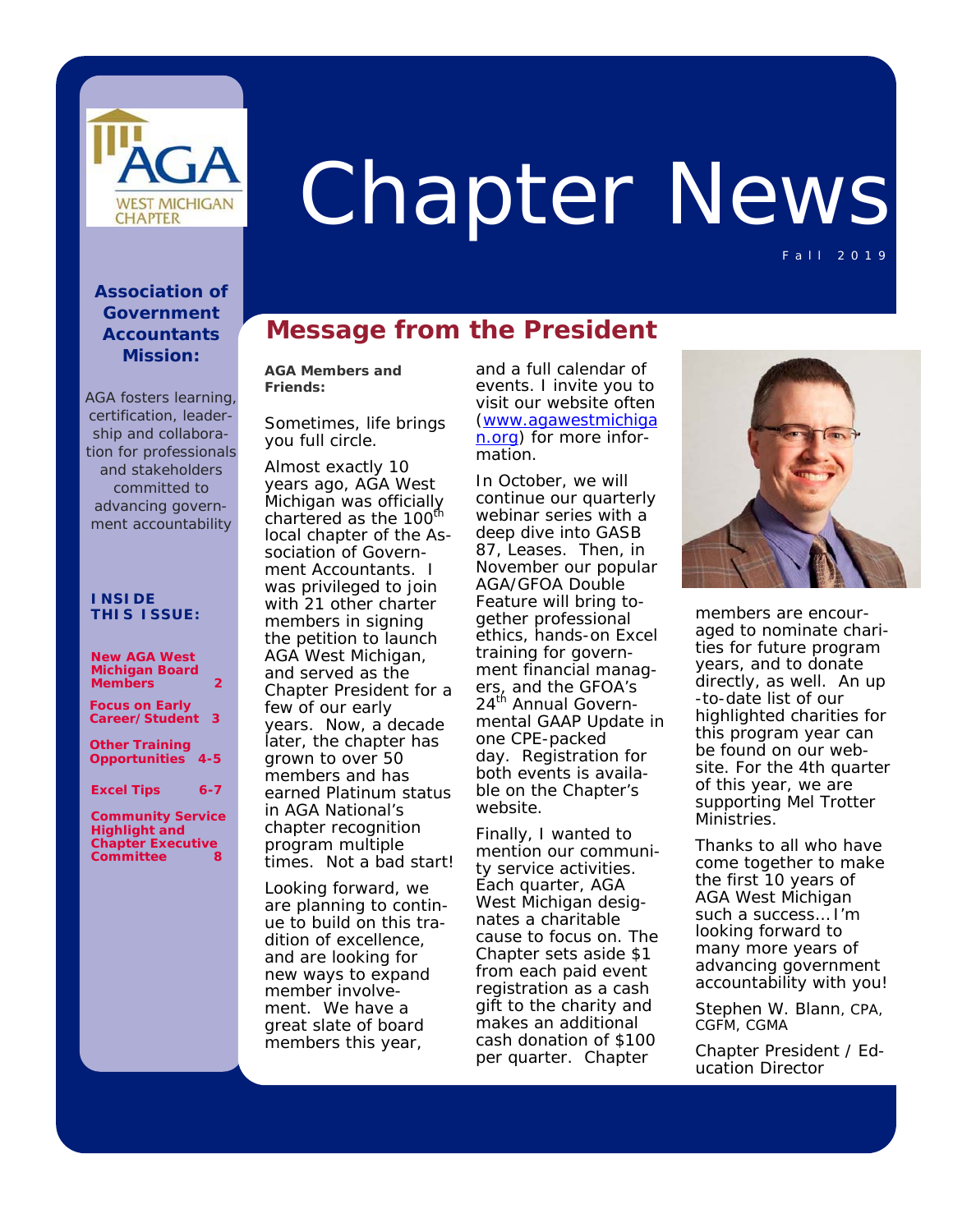<span id="page-1-0"></span>

# **AGA West Michigan**  Board Page 2

**Fall 2019** 

## AGA West Michigan Board Changes



AGA West Michigan is pleased to introduce the newest addition to the Board, Joe Verlin. Joe will serve as the President-Elect.

Joe is a Principal with Gabridge & Company, PLC, where he serves as the firm's Principal in Charge of Audit Services for all of Michigan. Joe has been with Gabridge since 2001, during which time he has specialized in the governmental and not-for-profit sector. He has served for four years on the MICPA's Governmental Accounting and Auditing Task Force and is currently the co-chair. Joe also serves as a technical reviewer for the Government Finance Officers Association Special Review Committee for the Certificate of Achievement in Excellence in Financial Reporting Program.

Joe is a Certified Government Finance Manager (CGFM) and a frequent speaker for the MICPA and the Association of Governmental Accountants (AGA). Welcome Joe!



Kyle Nixon was the 2018/2019 AGA West Michigan Scholarship recipient. He has now moved into the Early Career Coordinator role on the

Board.

Kyle is a recent Davenport University graduate with a Master's degree in Professional Accountancy. After interning at Rehmann Robson for 2 years, he now works at Rehmann full time a staff associate working with schools and municipalities. He recently passed the CPA exam as well.

Kyle and his fiancé just purchased a house and are enjoying home improvement projects while planning their wedding and showering their 8 month old Golden Retriever Denali with as much attention as she can get!

In his new role, Kyle looks forward to exposing accounting and finance students to public sector accounting and the many benefits therein. Welcome to your new role Kyle!

 **Association of Government Accountants West Michigan Chapter PO Box 120212 Grand Rapids, MI 49528 https://www.agacgfm.org/Chapters/WestMichigan/Home.aspx**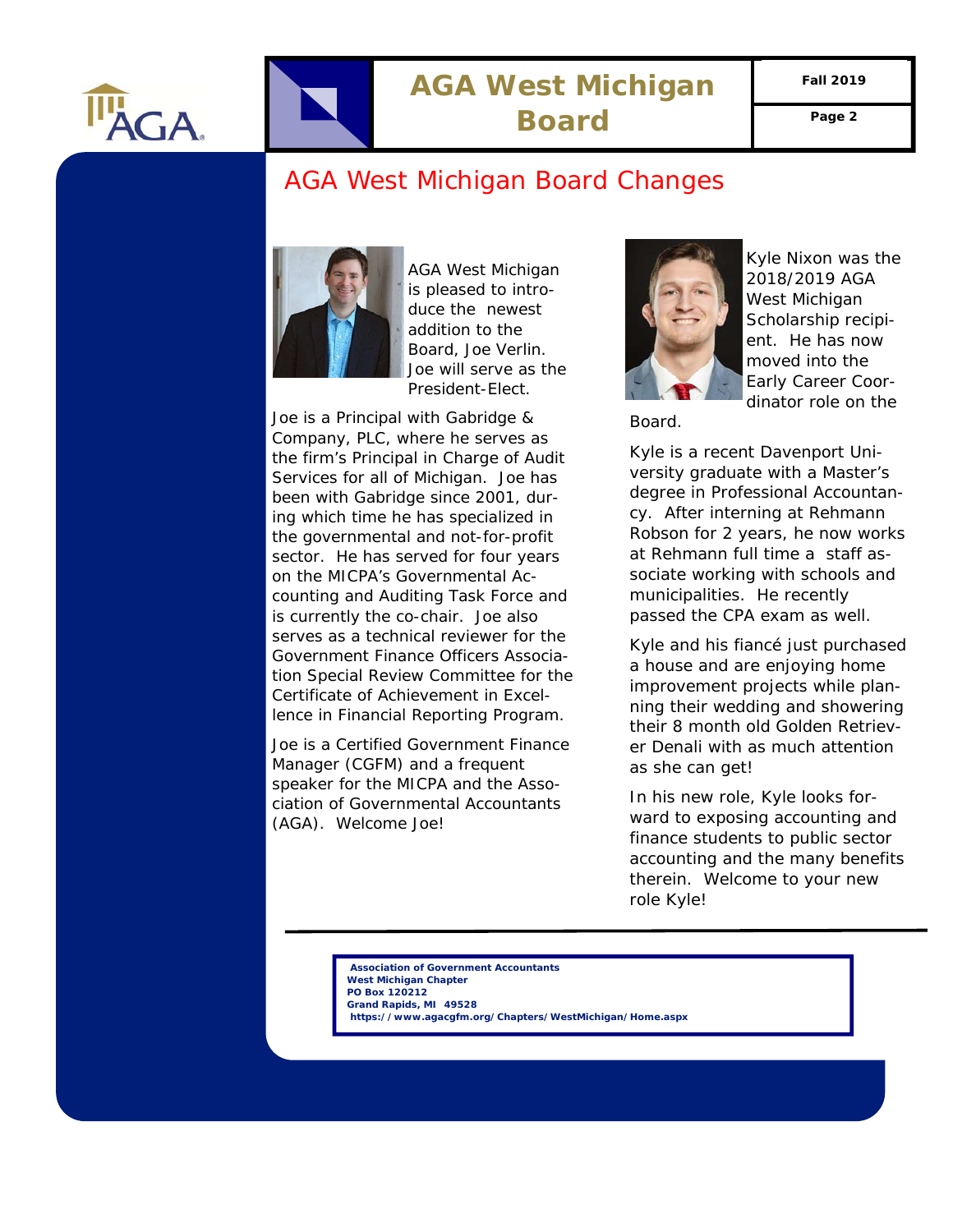<span id="page-2-0"></span>

## **Focus on Early Career & Student Page 3**

**Fall 2019** 

Each year, AGA West Michigan awards a "Student Board Member" scholarship of \$500/ semester for the recipient's participation on the Chapter Executive Committee.

The 2019/2020 recipient of this award is Karly Morris. Karly is senior at Aquinas College with a Professional Accountancy major. In addition to being a captain on the Aquinas Women's Volleyball team, she works as a tax intern at a local accounting firm. Karly has volunteered for several non profit organizations including Holland Home Assisted Living, Kid's Food Basket and Volunteer Income Tax Assistance (VITA).

Karly's role is to assist AGA West Michigan in improving student and faculty involvement by developing contacts, providing information on upcoming AGA West Michigan events, and en-



hancing the overall visibility of our organization. Karly hopes to expand AGA West Michigan's use of social media to appeal to students. She will also assist in planning the Student & Early Career Event planned for February 2020. Congratulations Karly!

#### **Did you know?**

West Michigan AGA invites local college students to attend Chapter events free of charge. Two "student scholarships" are offered for each local event on a first-come, first-served basis.



**Like us on Facebook to learn about chapter events, links to helpful sites and job opportunities**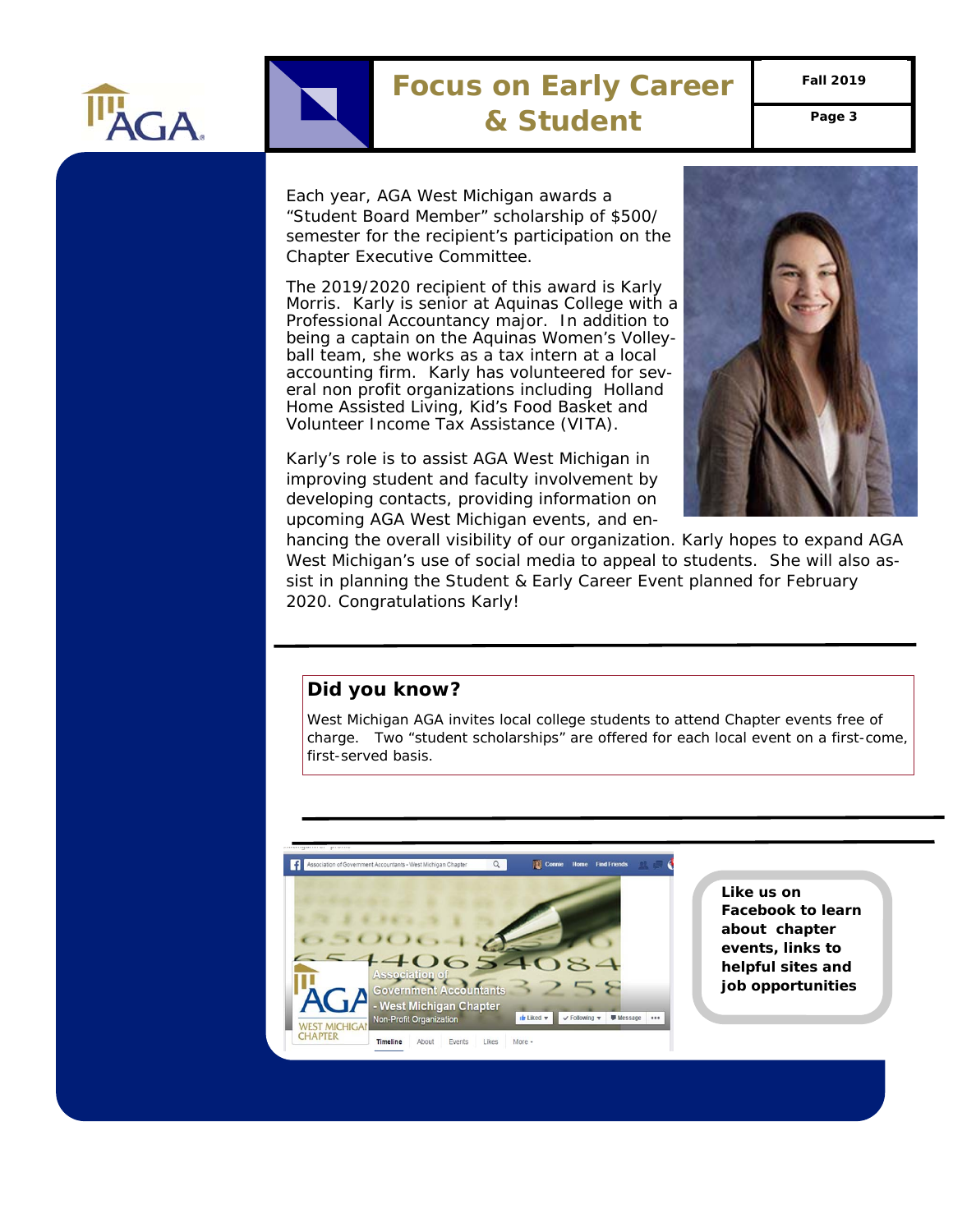

<span id="page-3-0"></span>

# Training Opportunities

**Page 4** 

# **Local Training Opportunities**

## **Planned Future Events by AGA West Michigan**

 **October 22, 2019 Webinar** - Practical Implementation of GASB 87 (Leases)

Time: 2:00 p.m. - 3:40 p.m. (2 CPE hours

 Governments use leases for a variety of routine transactions. Historically, these have been divided into two categories: operating leases and capital leases. Learn

about the GASB's new single model for leases, which is effective beginning 12/15/2020. Topics discussed will include determining whether a transaction is a lease or a financed purchase, how to value lease assets and liabilities, and enhanced note disclosures. This standard could require a fair bit of advance preparation by more than the just the Finance Department. Learn the practical steps your government can start taking now to prepare.



#### **November 7, 2019 AGA/GFOA Double Feature**

**Location:** Rehmann, 2330 East Paris Ave., SE, Grand Rapids, MI 49546 Time: 9:00-5:00 (8 CPE)

#### AGA's Professional Development Training Presented by Stephen W. Blann, CPA, CGFM, CGMA

- Ethics
- Excel tips & tricks for governments *(hands-on session: laptops recommended)*

#### GFOA's Annual GAAP Update Presented by GFOA Staff

- New and upcoming GASB statements
- Implementation guidance
- Audit update



**Register at: https://www.agacgfm.org/Chapters/WestMichigan/Training-Events/Event-Calendar.aspx**

The Association of Government **Accountants** is a 15,000-member professional organization devoted to meeting the professional development, education, networking, and certification needs of its members.

AGA represents government financial managers working in local, state and federal governments as well as the private sector and academia.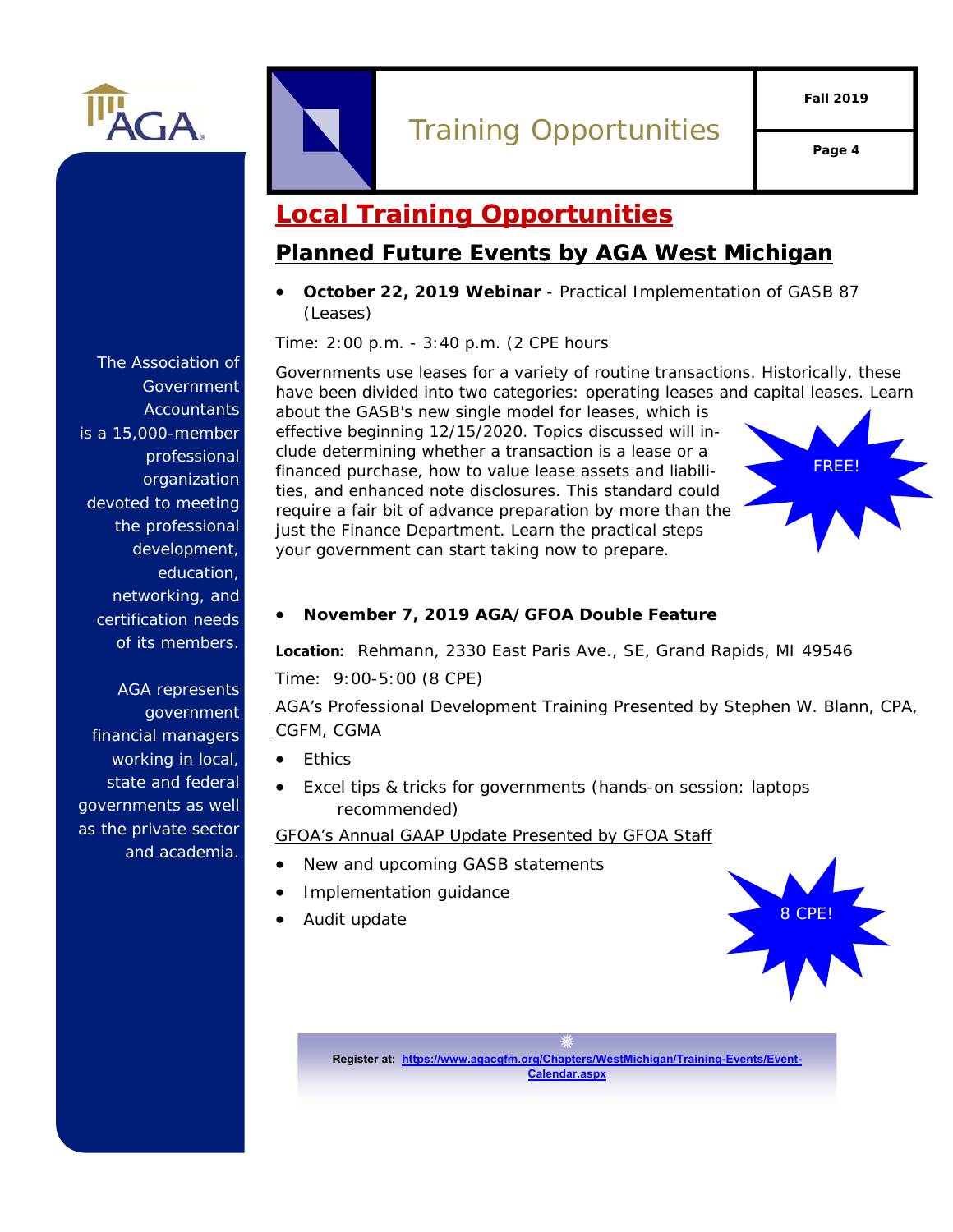

# Training Opportunities **Page 5**

**Fall 2019** 

# **Collaborating to keep you informed!**

AGA West Michigan and the Michigan Government Finance Officers Association (MGFOA) are partnering to inform memberships of both organizations on upcoming conferences, seminars, and webinars offered.



## **Planned Future Events by MGFOA**

- October 10, 2019: MGFOA Back to Basics 2019—Session III Governmental Budgeting—Okemos Conference Center
- October 30, 2019: West Michigan Front Porch Forum—City of Kentwood
- November 7, 2019: Advanced Financial Management—Public Budgeting and Forecasting

**View MGFOA Event Calendar: https://www.migfoa.org/?p=calendar**

# **National Training Opportunities (Webinars)**



To register and see other offerings, visit:

https://www.agacgfm.org/webinars.aspx

The Association seeks to advance government accountability at all levels of government through its Certified Government Financial Manager (CGFM) Program, which has recognized more than 13,000 individuals for their unique skills and experience.

To learn more about the Association, its many programs, or any of its 90 chapters, visit us online at www.agacgfm.org.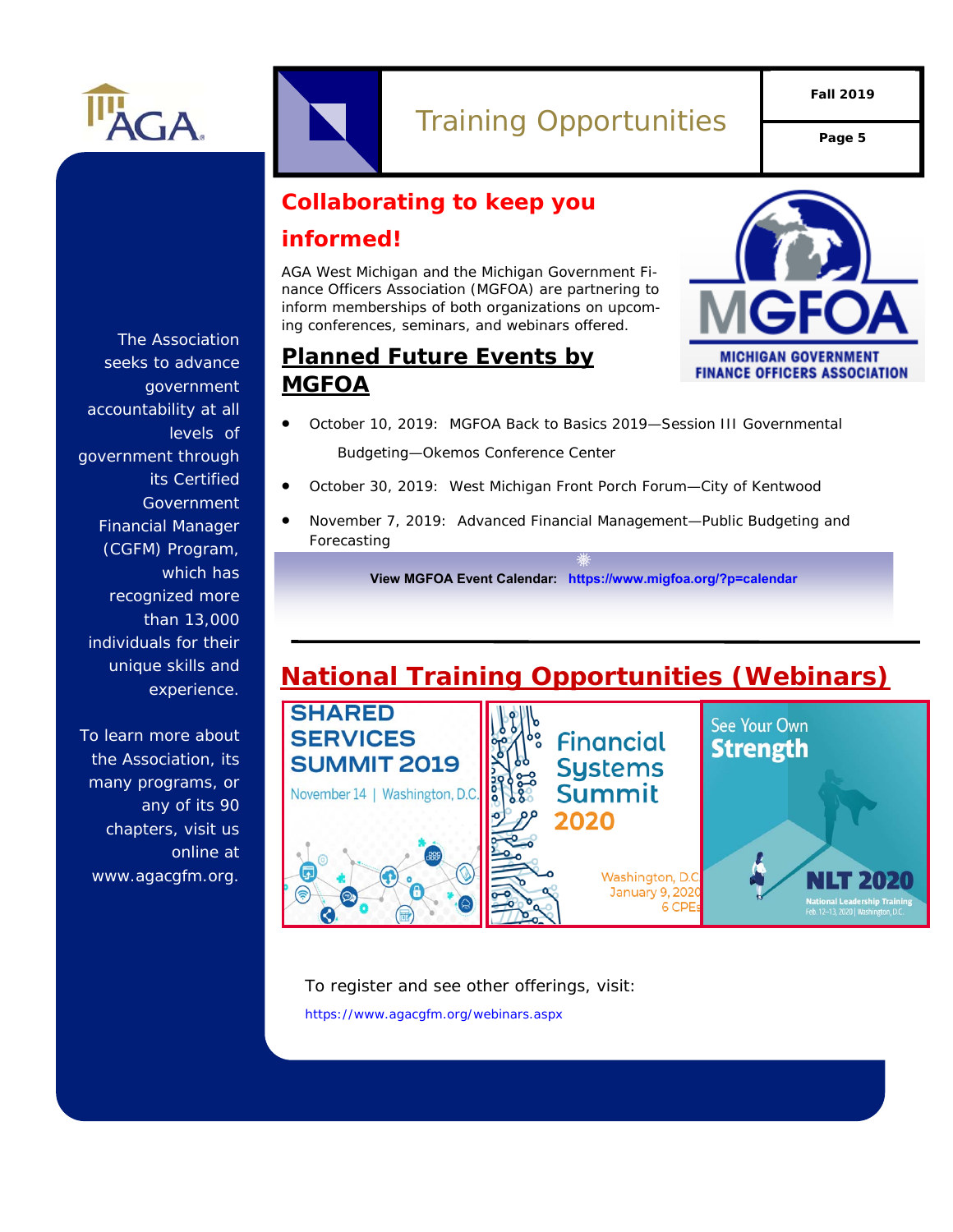<span id="page-5-0"></span>

### **Excel Tips: VLOOKUP to the left? Page 6**

VLOOKUP to the Left? What sorcery is this? The VLOOKUP formula is a powerful Excel tool that saves countless hours of data entry when used with a downloadable report. However, you can only look to the right with a VLOOKUP. Unfortunately, the data download doesn't always come in the order we'd like, and if you have to constantly download a report in the existing format, it's a drag to re-order the data every time you need to refresh the data.

Enter the CHOOSE function to the rescue! The CHOOSE function by itself doesn't appear too useful (nor intuitive) at first blush, but combine it with VLOOKUP and its status is elevated. Essentially, the CHOOSE function allows you to specify which column has the value to look up and which column has the data you're trying to get. Here is the syntax:

=CHOOSE({1,2},\$C\$1:\$C\$5,\$B\$1:\$B\$5)

This means the value you're trying to find is in column C and the data you need to pull is in column B.

By way of example, let's assume your data is in the following order:

|   | :Data:  |                              |                              |        |
|---|---------|------------------------------|------------------------------|--------|
|   | Ins Cov | Position                     | $\frac{1}{2}$ Name           | Hourly |
| 3 |         | :Scientist                   | <b>∶Marie Curie</b>          | 50     |
|   |         | :Primatologist: Jane Goodall |                              | 60     |
|   |         |                              | :Biochemist : Gertrude Elion | 70     |
|   |         | :Marine                      |                              |        |
|   |         | $:$ Biologist                | $\vdots$ Bachel.Carson       |        |

However, in your spreadsheet calculation you need it arranged like this:

| <b>Personnel Services Budget</b> |          |         |  |  |
|----------------------------------|----------|---------|--|--|
|                                  |          |         |  |  |
| Name                             | Position | Ins Cov |  |  |
| Rachel Carson                    |          |         |  |  |
| 13 Jane Goodall                  |          |         |  |  |
| 14 Marie Curie                   |          |         |  |  |
| 15 Gertrude Elion                |          |         |  |  |
|                                  |          | В       |  |  |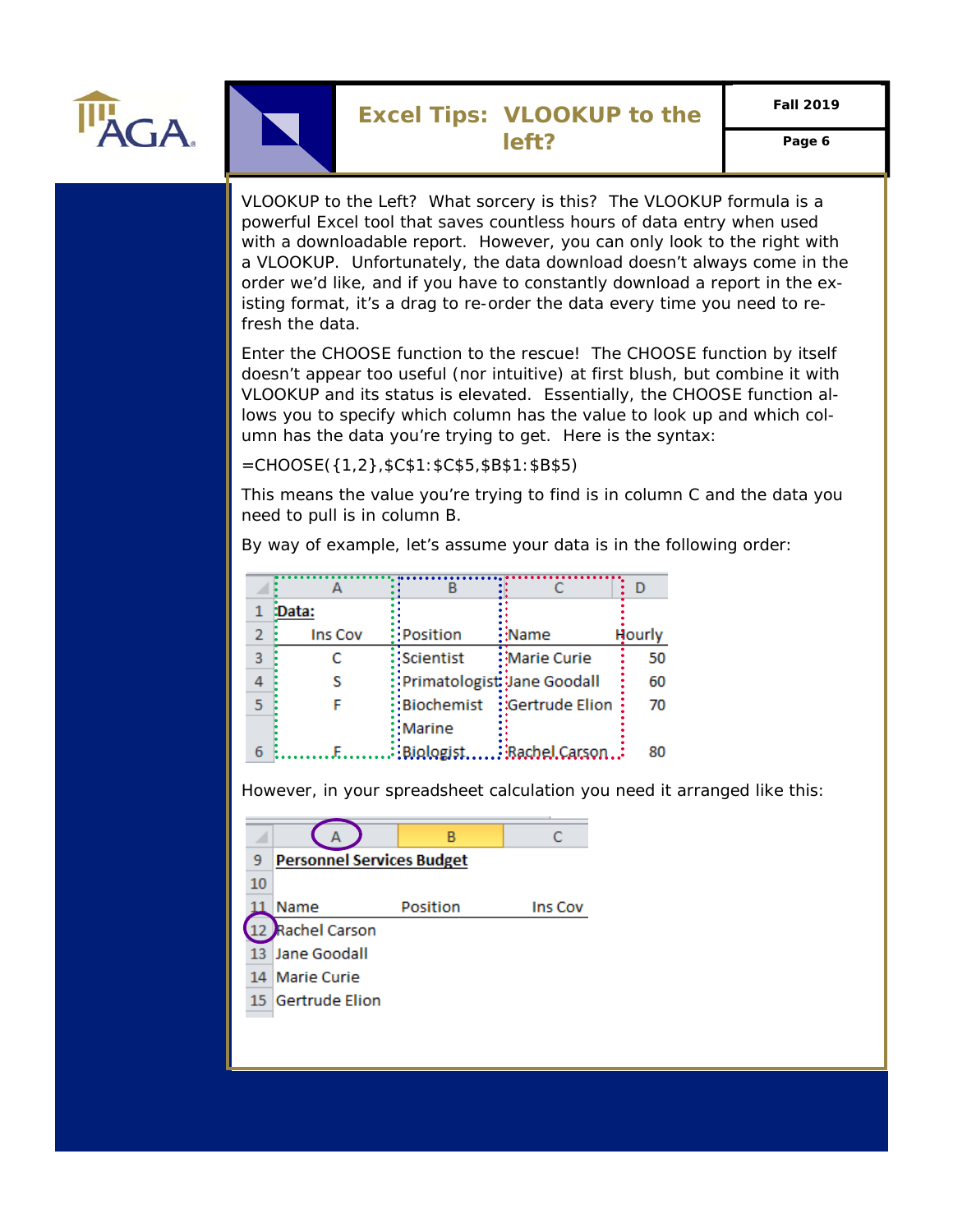

The VLOOKUP will first need the name you're trying to find; for the first line, the value is "Rachel Carson" in cell $(A12)$  So, we know that's how the VLOOKUP will start:

 $=$ VLOOKUP( $\overline{A12}$ ) - now we need to tell it what column/range the data are in:

=VLOOKUP(412,CHOOSE({1,2},\$C\$3:\$C\$6,\$B\$3:\$B\$6), - the translation for this is: Look up Rachel Carson whose name can be found in the range \$C\$3:\$C\$6; when you find the name, look in column B and report back that value.

The remainder of the formula (i.e., ,2,FALSE) reflects the VLOOKUP parameters (the second item you find, and it should be an exact match):

=VLOOKUP(A12,CHOOSE({1,2},\$C\$3:\$C\$6,\$B\$3:\$B\$6),2,FALSE)

Looking up the insurance coverage is similar, only you want the formula to return the data found in column A. So that formula is:



To give credit where credit is due: this discussion of the CHOOSE function was a modification of the explanation Mynda Treacy provided in her free online reference "Microsoft Excel Tips & Tricks" which can be downloaded at this link: https://www.myonlinetraininghub.com/100-excel-tips-andtricks . Her website is chock full of all sorts of gems like this one, so check it out!

If you need a refresher on the VLOOKUP function, it was discussed in the Fall 2016 newsletter which can be found here: https://www.agacgfm.org/ CMSPages/GetFile.aspx?guid=50c96f2e-57c3-4b75-b8de-1fdd3eaa8482 (You'll need to cut and paste this link).

> *Do you have an excel tip you would like to share? Please email us at newsletter@agawestmichigan.org Do you have an excel tip you would like to share?*